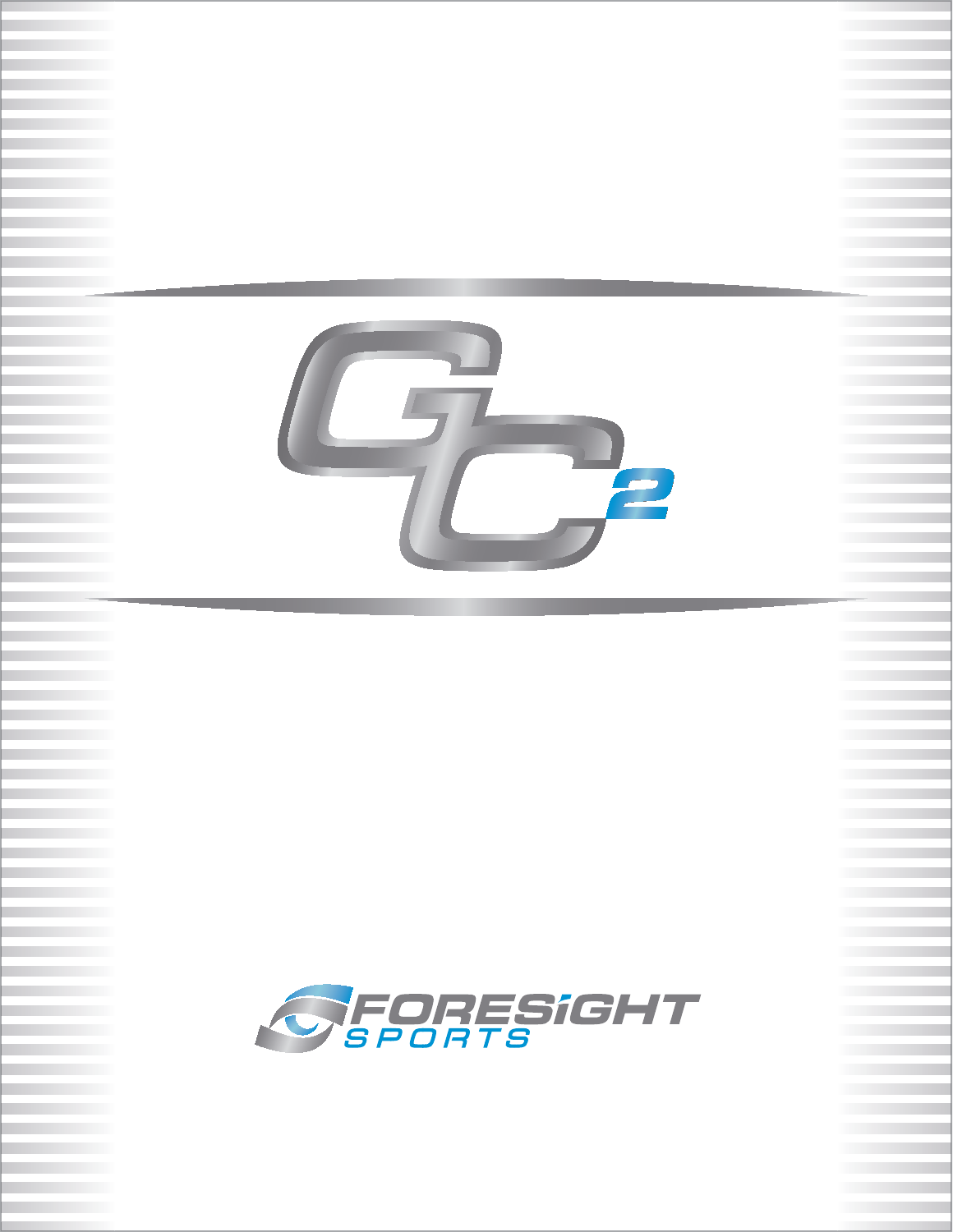



## It's a Game Changer.™

For more than fifteen years, the golf industry's leading manufacturers have called upon the engineering team of Foresight Sports to invent and produce dependable and revolutionary tracking solutions for their private use. Only a select few have had access to these proven technologies – until now.

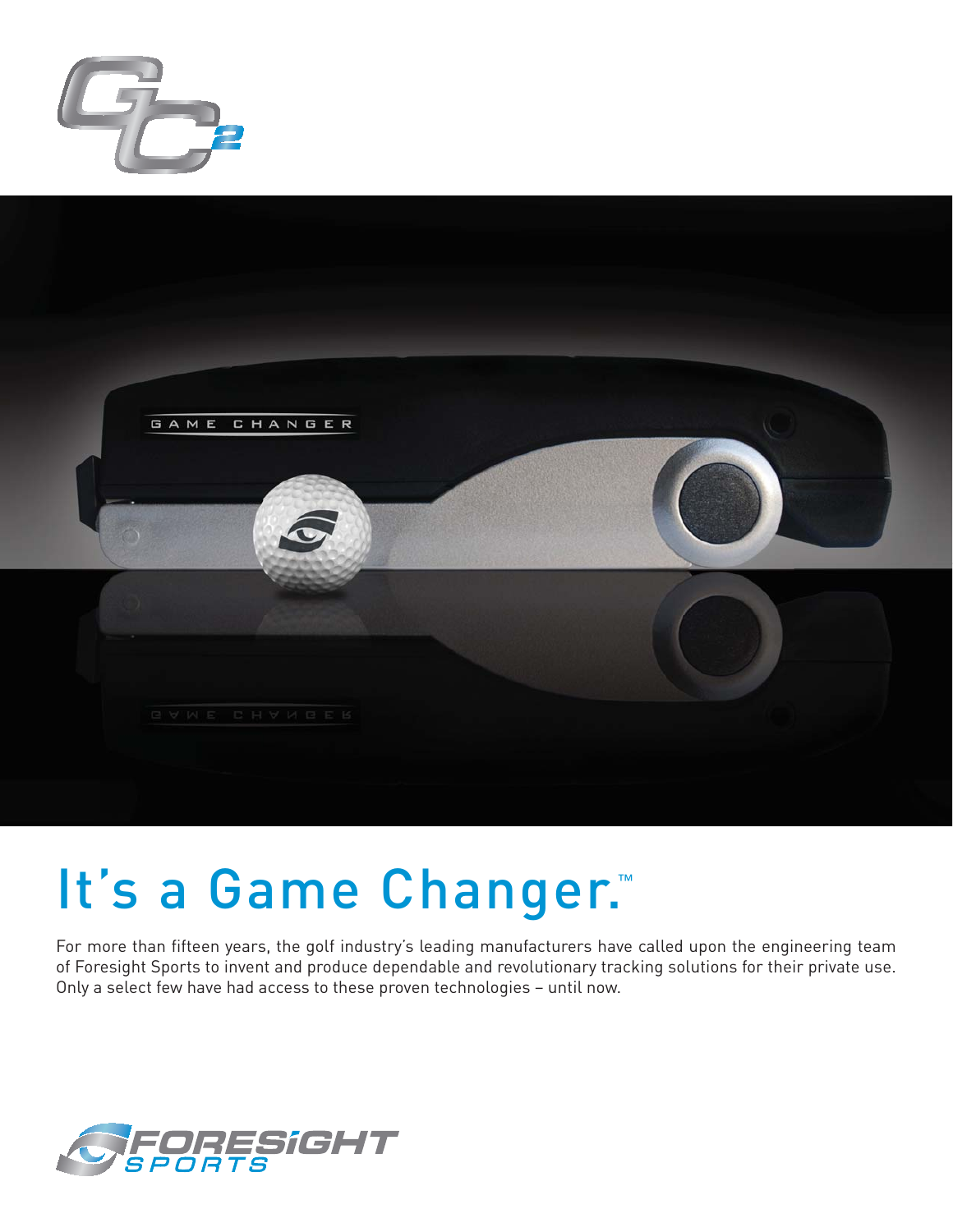



#### It's Smart.

Never before has a golf technology utilized stereoscopic tracking with the accuracy, ease, and form factor of the GC2. No triggers or marked balls… no cables, computers or calibrations… and no waiting. With an exclusive on-screen ball placement guide, it's ready when you are, and provides immediate feedback of measured launch angles, speed and spin – all with unparalleled precision.

Your game. Our focus.™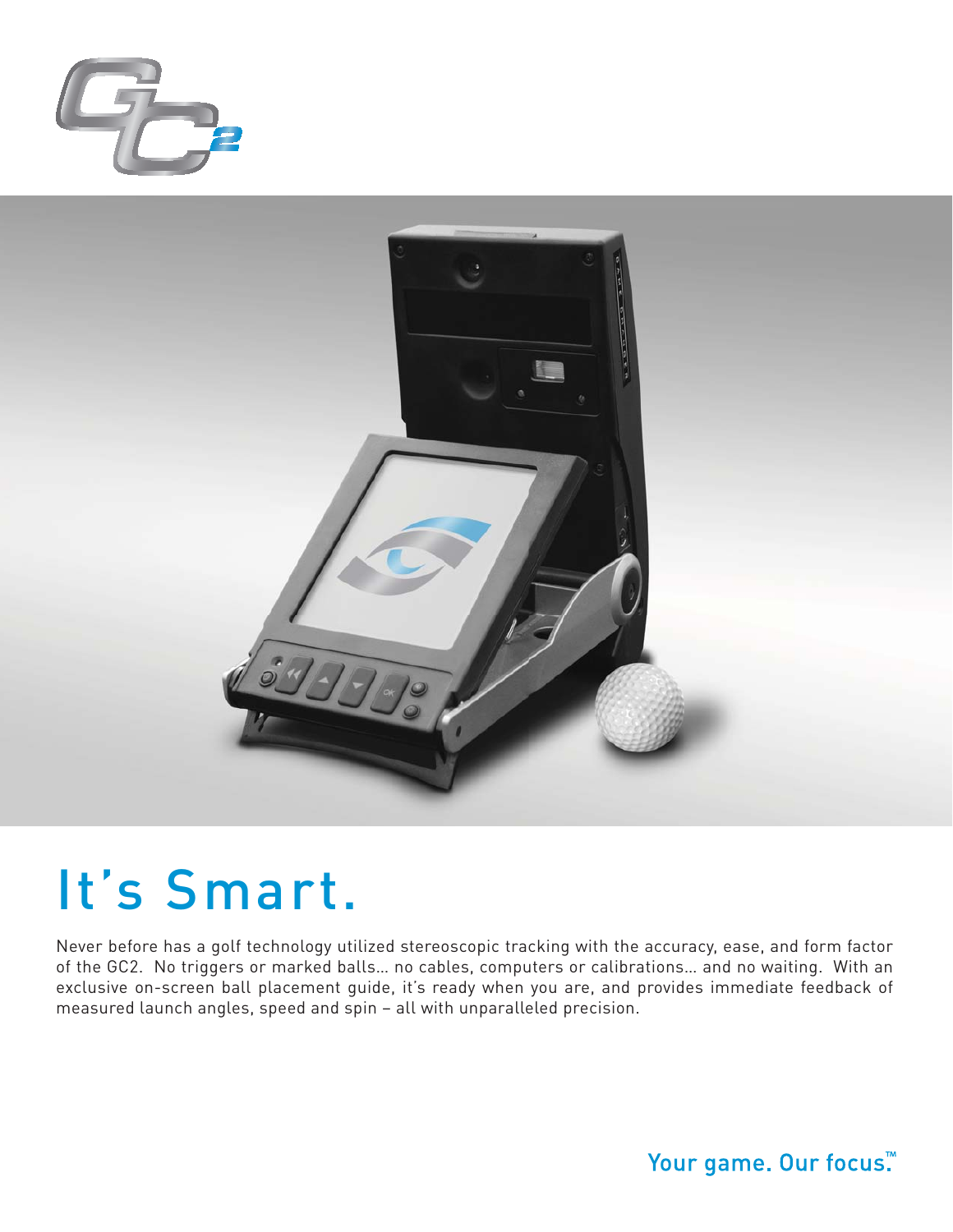



## It's Flexible.

Use it outdoors, on any surface, in any light. The GC2 provides its own interchangeable light source, and with its exclusive self-leveling technology, it consistently performs with verifiable accuracy on every shot - drives, chips, and putts. Or take it indoors and play in any environment with equally trusted results.

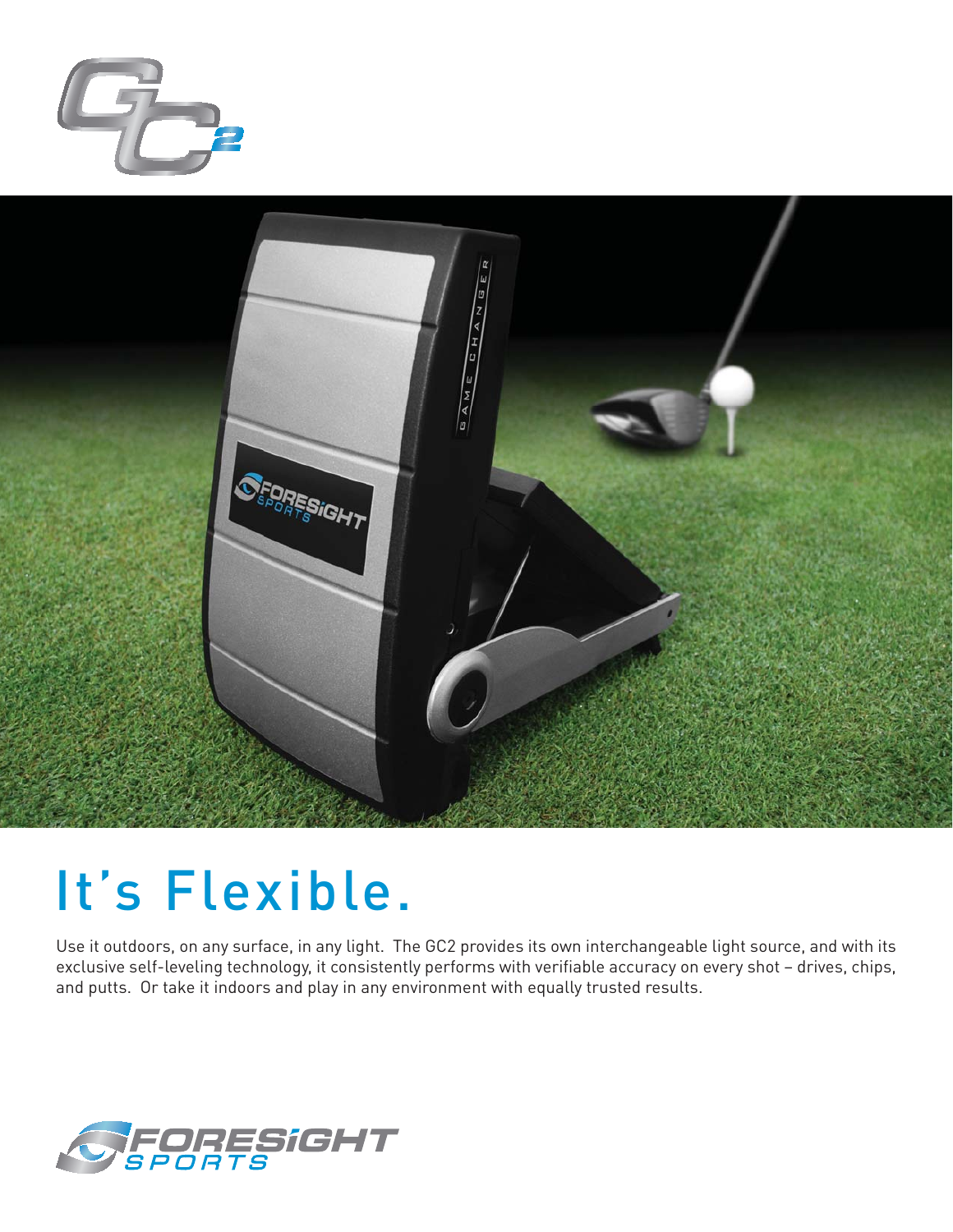



## It's Wireless

The GC2 communicates to the player, instructor, club-fitter or public in numerous ways:

- $\triangleright$  The on-board LCD backlit panel clearly displays all user-customized launch values.
- $\blacktriangleright$  The on-board audio speaker announces measured values with a selection of volume settings.
- $\triangleright$  The USB output enables all data to stream into any PC device.
- $\blacktriangleright$  Via Bluetooth the GC2 wirelessly transmits all data to a variety of handheld smart devices.

#### Your game. Our focus.™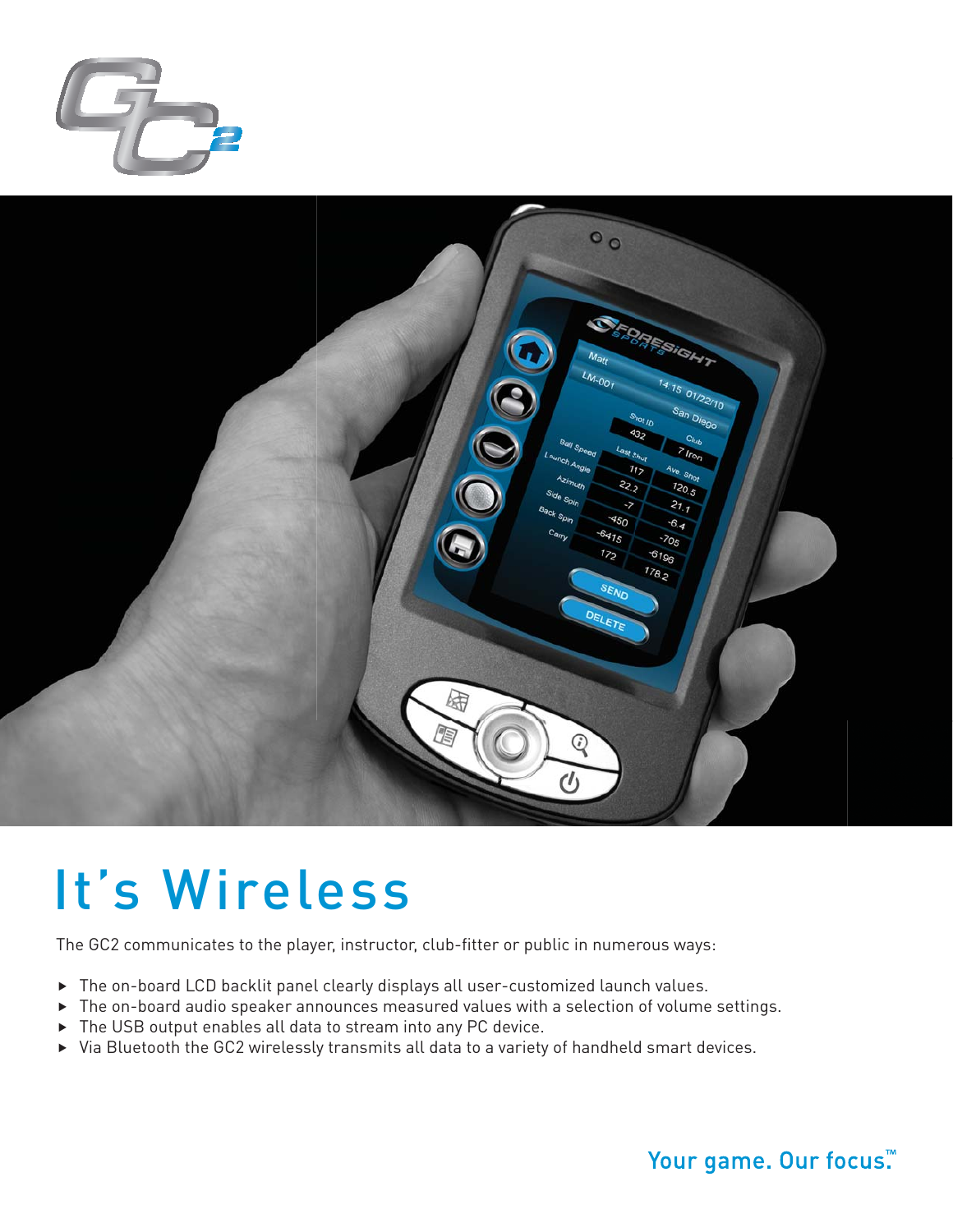



# It's Integrated.

The GC2 drives an endless selection of software applications – from fitting and training solutions to immersive game play and networked competitions. You can even have your own preferred software integrated with the quality flight measurements of the GC2.

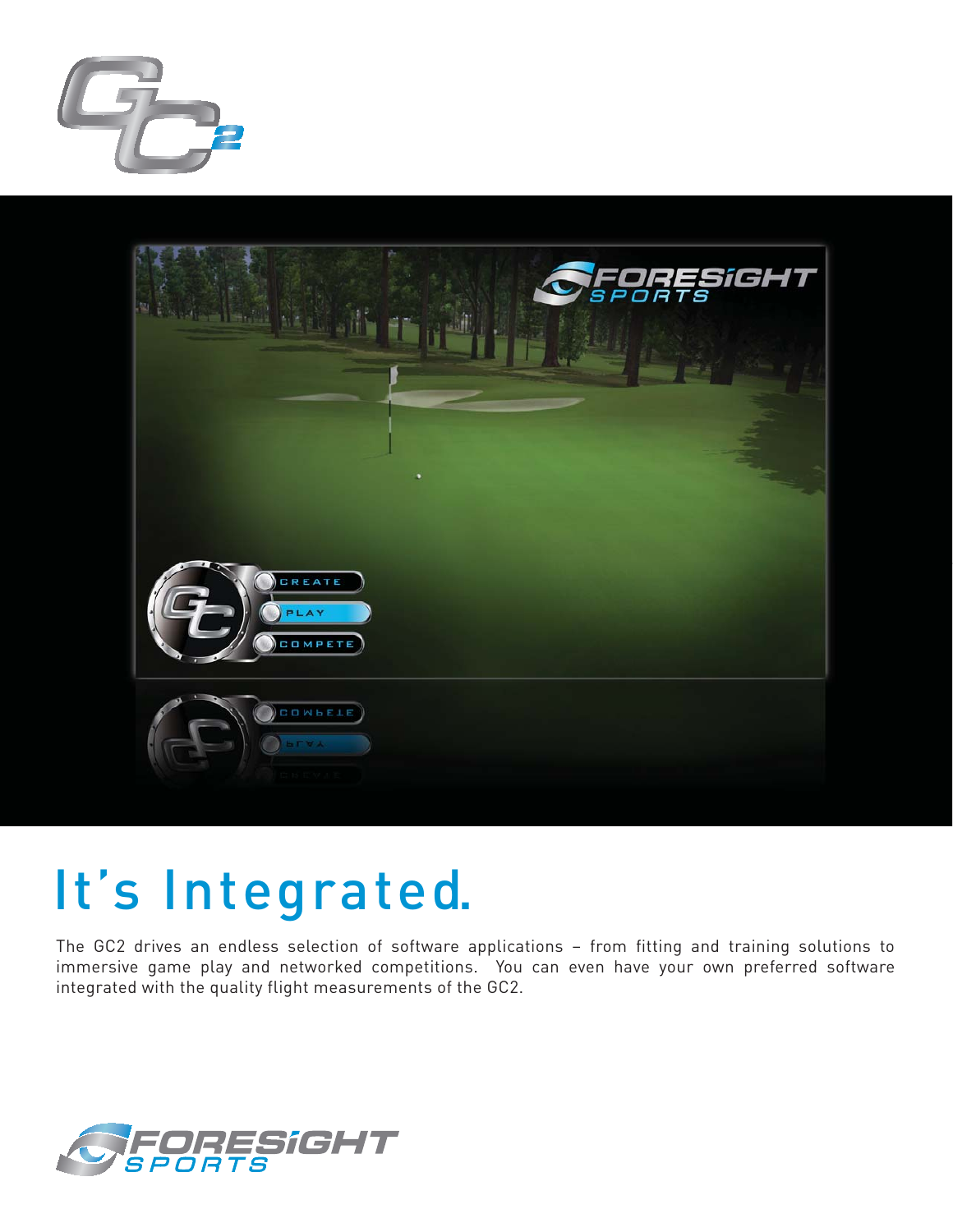



## It's Truly Portable.

The form factor of the GC2 is nothing less than revolutionary. It fits into any golf bag. It weighs less than 4 lbs (1.8kg), and has an open-field battery life of more than 8 hours between charges. Place it and play - it's that simple.

Your game. Our focus.™